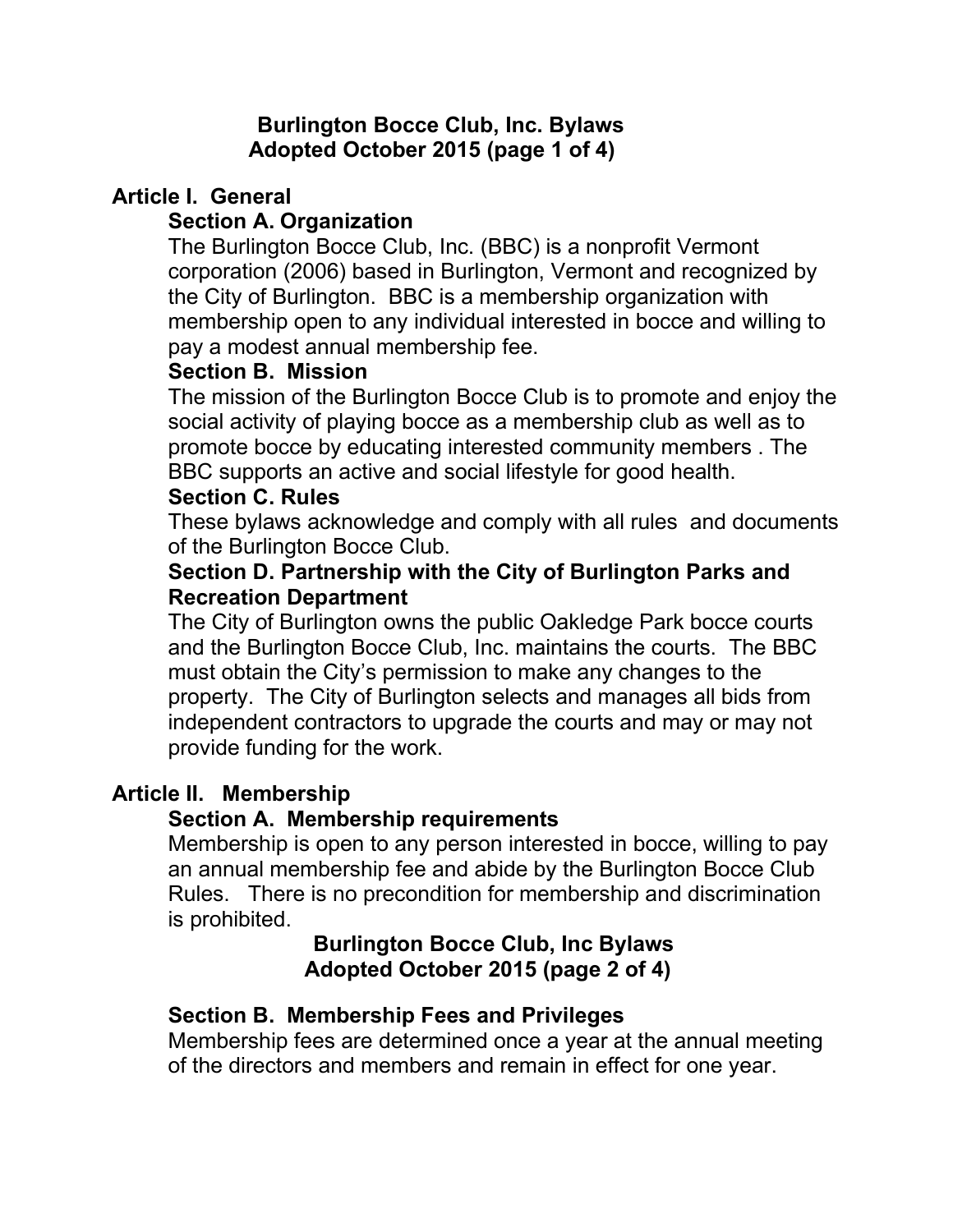Fees are to be affordable yet able to cover the maintenance costs of the courts. Members are entitled to use of all BBC equipment, reduced rates for BBC tournaments and an option to participate in BBC league play.

### **Section C. Guests**.

Members are encouraged to bring guests to play bocce and to invite guests to join the club. Guests are not permitted to access the BBC equipment without a member present. Guests are not permitted to play in BBC league team play unless they become a member. Guests are welcome to participate in many special events.

# **Article III. Officers**

**Section A.** The executive board of directors shall consist of at a minimum the President, the Vice President, the Secretary and the Treasurer. All officers serve without compensation.

### **Section B. Election and term**

Officers shall be elected once a year at the annual meeting of directors and members by majority vote. The term is one year. All officers must read and be familiar BBC nonprofit status requirements, with BBC bylaws and club documents as well as sign conflict of interest and non disclosure policy statements every year.

# **Section C. Officers' Duties**

The President shall call and chair meetings.

The Vice President shall assist the President and stand in his/her place if absent and perform other duties as needed.

#### **Burlington Bocce Club, Inc. Bylaws Adopted October 2015 (page 3 of 4)**

The Secretary shall maintain the records of the club and perform other duties as needed.

The Treasurer shall collect, record, deposit and report all financial transactions and perform other duties as needed.

Each director shall sign a confidentiality agreement and conflict of interest statement within 14 days of election.

Director positions may be filled in a Co-Director capacity. Additional league directors, event coordinators, committee members may be appointed during the year by the directors.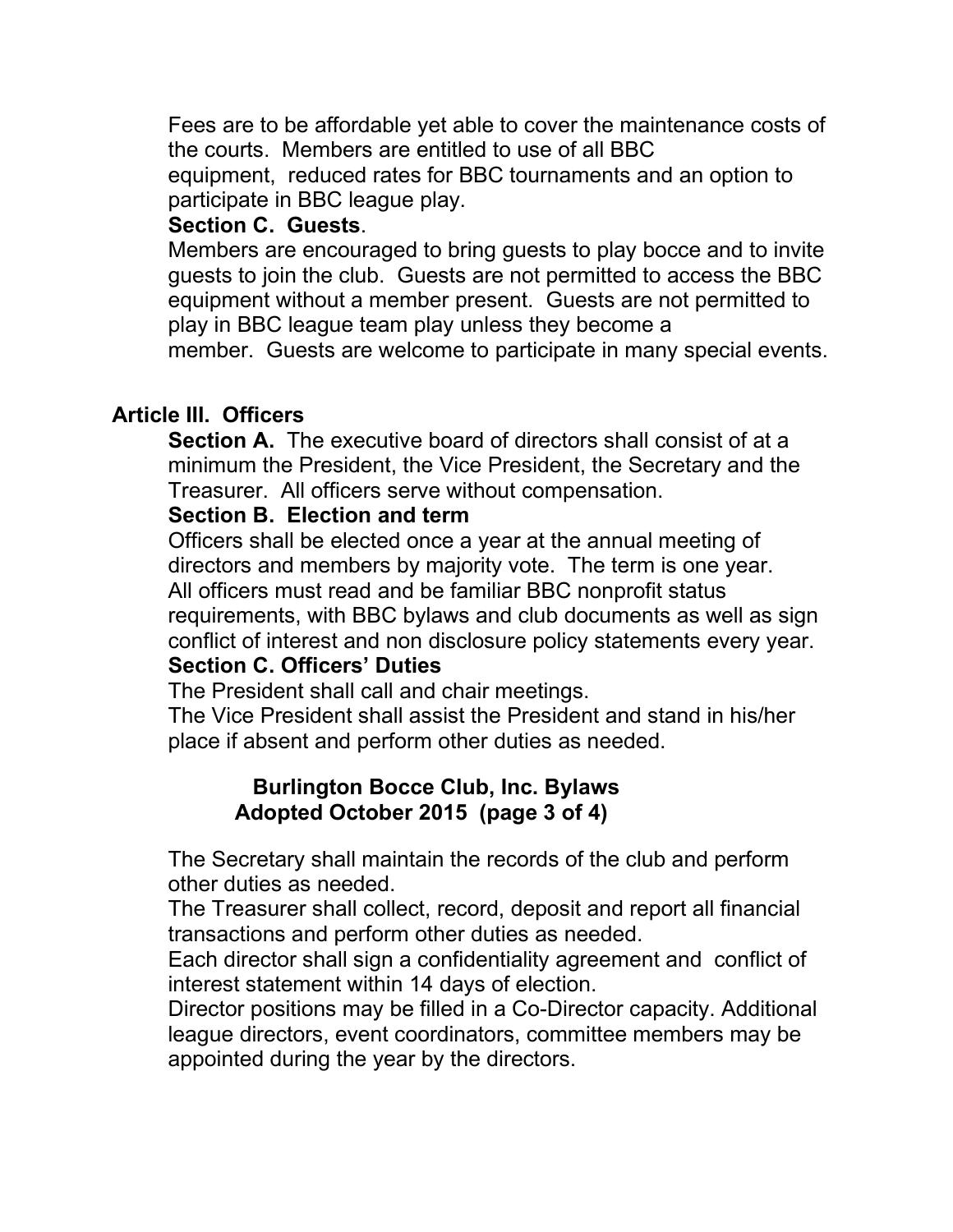If a director steps down during the term the other directors may appoint a replacement to complete the term.

A director may be removed from the board of directors by a majority of the other directors if he/she is not acting in the best interests of the club.

### **Article IV Club Meetings and Notice**

Membership meetings may be called by the directors during the year as needed to determine policy or make changes. These membership meetings will be open to all members and notice will be given to all members by email.

### **Article V Financials**

# **Section A. Records and check limits**

Financial records will be kept for 7 years. Any expense over \$500 will require approval of the members. An expense over \$100 will require approval of the directors.

### **Section B. Reporting**

The Treasurer will report finances to the membership annually and respond promptly and transparently to any questions about finances during the year. The treasurer will prepare any necessary reports and returns to state and federal agencies at year end.

#### **Burlington Bocce Club, Inc. Bylaws Adopted October 2015 (page 4 of 4)**

The Treasurer will record all votes on expenditures noting how each person voted.

#### **Article VI Amendments to the Bylaws**

Proposed amendments to the bylaws will be provided to the membership and a membership meeting will be called by the directors to discuss and accept or reject the proposals. A quorum of 10% of the members will be required to vote on amendments and will be passed by majority rule.

#### **Article VII Dissolution**

Upon club dissolution, and after all debts are paid, all property and assets will be donated to a local nonprofit selected by the board of directors.